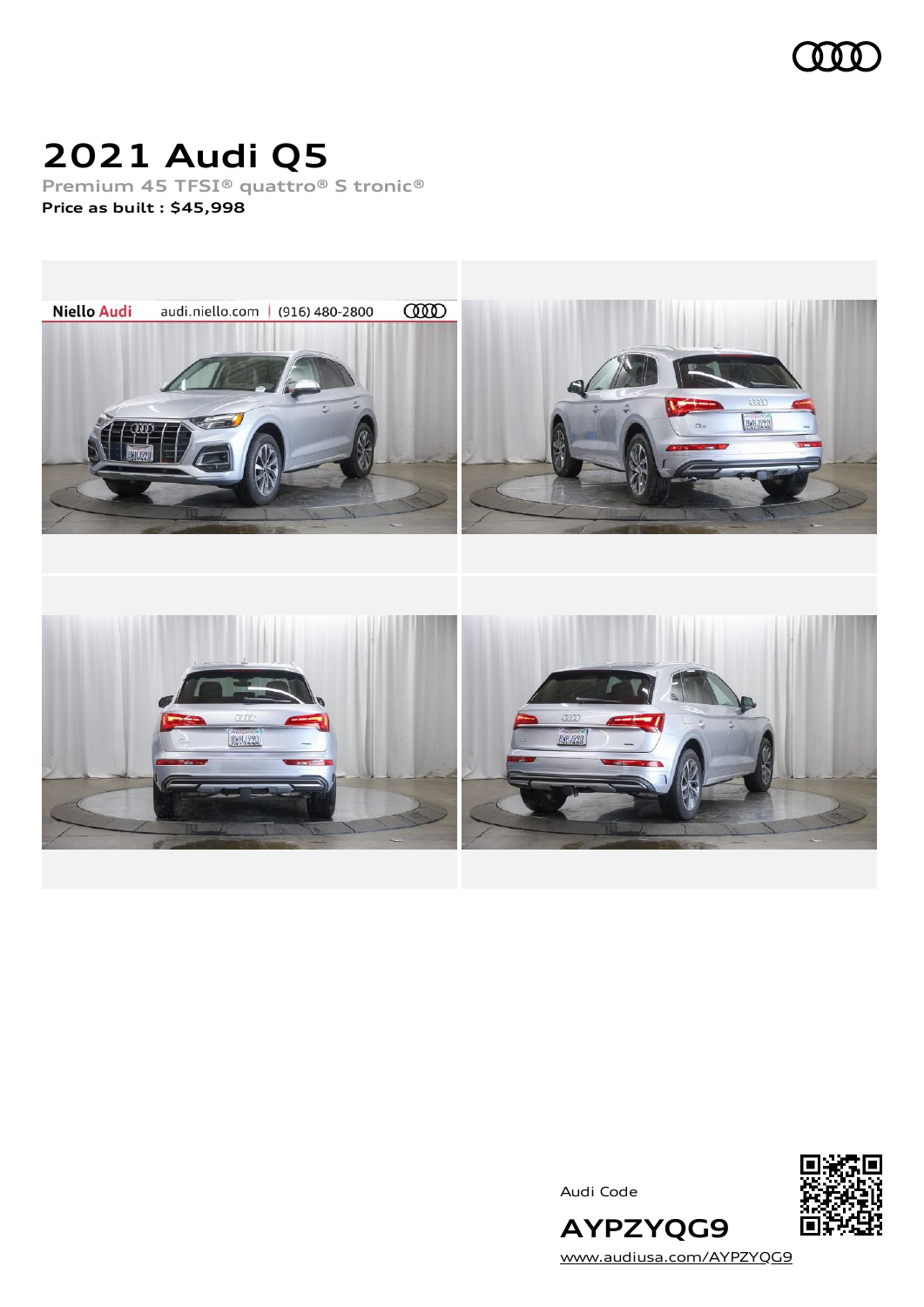### **Summary**

**Audi 2021 Audi Q5** Premium 45 TFSI® quattro® S tronic®

**Price as buil[t](#page-10-0)** \$45,998

#### **Exterior colour**

Florett Silver metallic

#### **Interior colour**

| Seats     | Black with Rock Gray stitching |
|-----------|--------------------------------|
| Dashboard | Black                          |
| Carpet    | Black                          |
| Headliner | Gray                           |

### **Technical Specifications**

| Engine type                  | 2.0-liter four-cylinder                       |
|------------------------------|-----------------------------------------------|
| stroke                       | Displacement/Bore and 1,984/82.5 x 92.8 cc/mm |
| Max. output                  | 261 HP                                        |
| Torque                       | 273 lb-ft@rpm                                 |
| Top track speed              | 130 mph $1$                                   |
| Acceleration (0 - 60<br>mph) | 5.7 seconds                                   |
| Recommended fuel             | Premium                                       |



**Niello Audi** audi.niello.com | (916) 480-2800 **COOD** 

### **Further Information**

| Type of vehicle<br>Used car<br>Mileage<br>10,585 miles | Warranty | No |
|--------------------------------------------------------|----------|----|
|                                                        |          |    |
|                                                        |          |    |

#### **Audi Code** AYPZYQG9

**Your configuration on www.audiusa.com** [www.audiusa.com/AYPZYQG9](https://www.audiusa.com/AYPZYQG9)

**Commission number** c34105c20a0e09a91b4e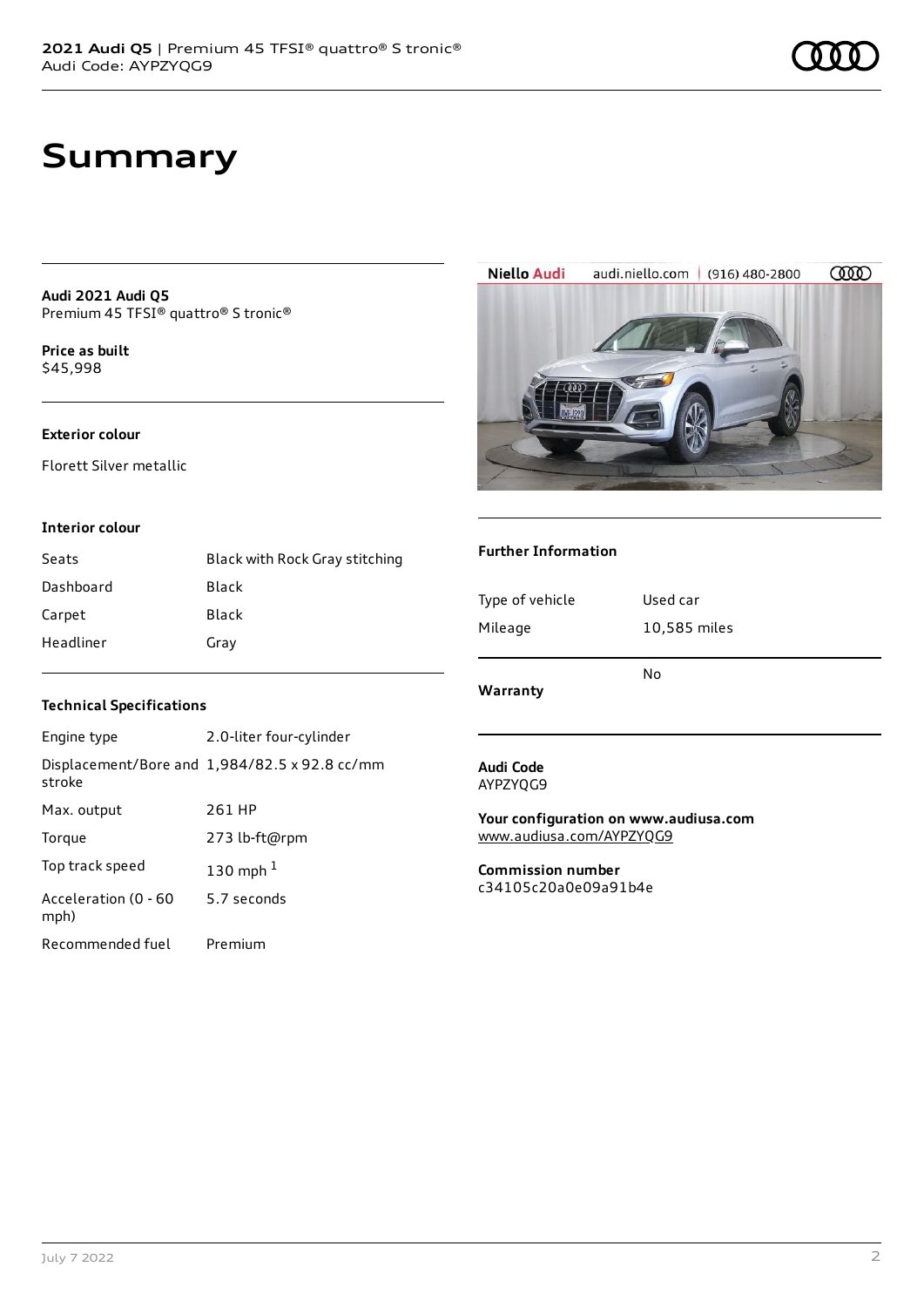# **Equipment**

Florett Silver metallic

Audi advanced key-keyless start, stop and entry

Power-adjustable, auto-dimming, power-folding, heated exterior side mirrors with memory

19" 5-double-arm design wheels, bi-color finish, with allseason tires

Convenience package

Power panoramic sunroof

SiriusXM® with 90-day All Access trial subscription









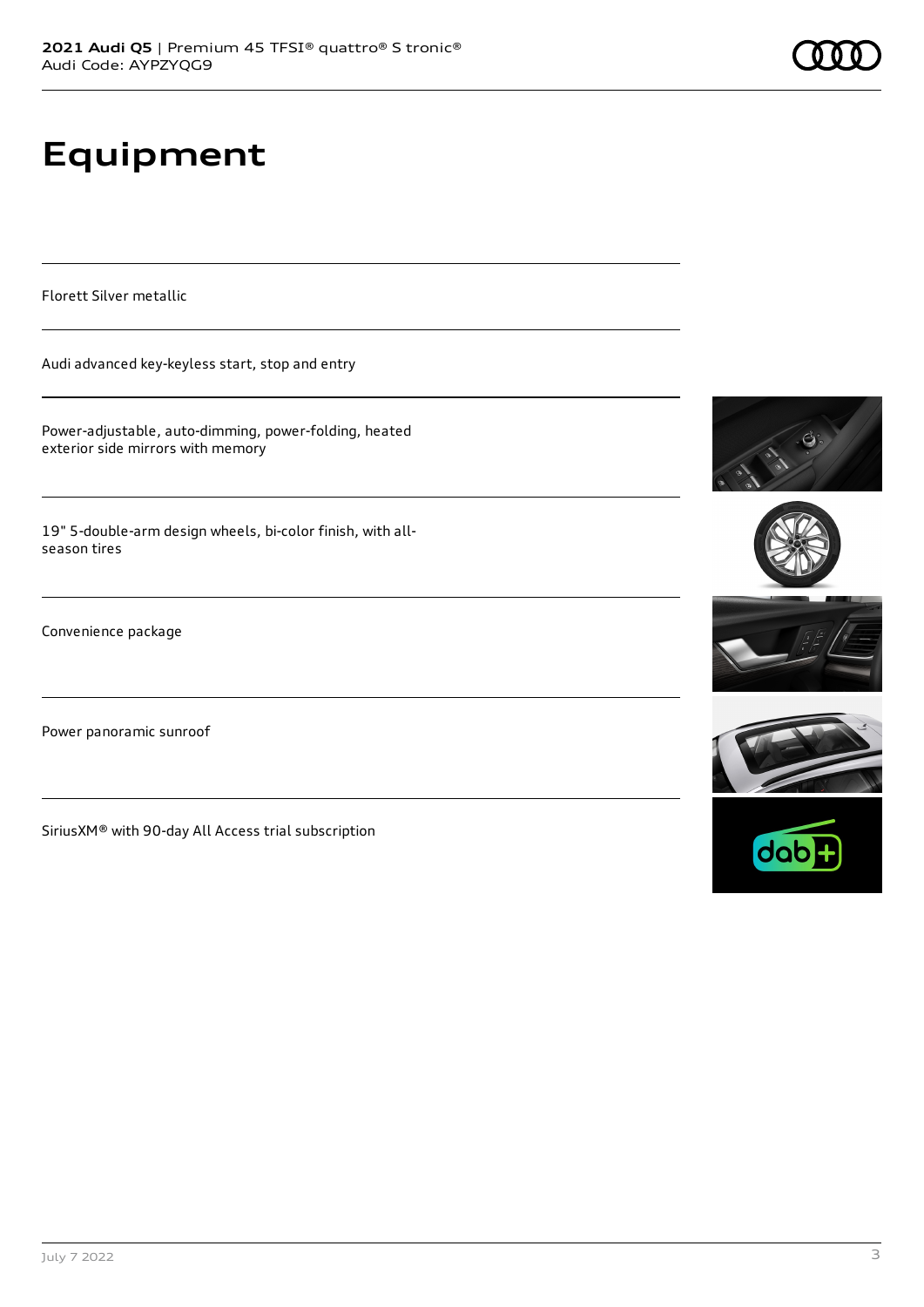### **Standard features**

### **Safety and Security**

| 4UB             | Driver and front passenger airbags                              |
|-----------------|-----------------------------------------------------------------|
| UH1             | Electromechanical parking brake                                 |
| 8T2             | Cruise control system                                           |
| VC <sub>2</sub> | Garage door opener (Homelink®)                                  |
| 4H <sub>5</sub> | Electronic rear child door locks                                |
| OZ7             | Speed-sensitive electromechanical power<br>steering system      |
| 7K6             | Tire-pressure monitoring system                                 |
| 4X3             | Advanced Airbag Protection System                               |
| 3B7             | Lower Anchors and Tethers for Children<br>(LATCH) in rear seats |
|                 |                                                                 |

#### **Exterior**

| 151             | Tool kit and floor jack                 |
|-----------------|-----------------------------------------|
| 1 B A           | Standard suspension                     |
| 3S1             | Aluminum roof rails                     |
| 511             | Tailgate roof spoiler                   |
| 81T             | Full LED headlights with DRL signature  |
| HN <sub>2</sub> | 235/55 R19 all-season tires             |
| 8VM             | LED taillights with dynamic turn signal |
| VJ1             | Full paint finish                       |
| 4KC             | Heat-insulating side and rear windows   |
| 47B             | Aluminum trim around exterior windows   |
|                 |                                         |

#### **Interior**

| QE1 | Storage package       |
|-----|-----------------------|
| 4M3 | Four beverage holders |

| <b>Interior</b> |                                                                                            |
|-----------------|--------------------------------------------------------------------------------------------|
| 7M1             | Aluminum front door sill inlays                                                            |
| 6N)             | Light cloth headliner                                                                      |
| <b>9AO</b>      | Three-zone automatic climate control<br>system                                             |
| 417             | Auto-dimming interior rear view mirror with<br>digital compass and Integrated Toll Module® |
| 001             | LED interior lighting package                                                              |
| 6E3             | Front center armrest                                                                       |
| 7F <sub>9</sub> | Leather-wrapped gear selector                                                              |
| 4E7             | Power tailgate                                                                             |
| 5XF             | Driver and front-passenger extendable sun<br>visors with illuminated vanity mirrors        |
| <b>3NS</b>      | Sliding, split folding 40/20/40 rear<br>seatbacks with adjustable recline                  |
| N1P             | Leather seat covers                                                                        |
| 4A3             | Heated front seats                                                                         |
| 5MP             | Brown Walnut Wood inlays                                                                   |

#### **Infotainment and Driver Assistance**

| 6K9   | Audi pre sense® city                                                               |
|-------|------------------------------------------------------------------------------------|
| 2H1   | Audi drive select                                                                  |
| IU1   | Audi smartphone interface                                                          |
| IW3   | Audi connect® CARE assistance and security<br>services (limited time subscription) |
| 7 X 2 | Parking system plus                                                                |
| 7W3   | Audi pre sense® basic and rear                                                     |
| KA2   | Rear view camera                                                                   |
| 8G1   | High beam assist                                                                   |
| 9VD   | Audi sound system                                                                  |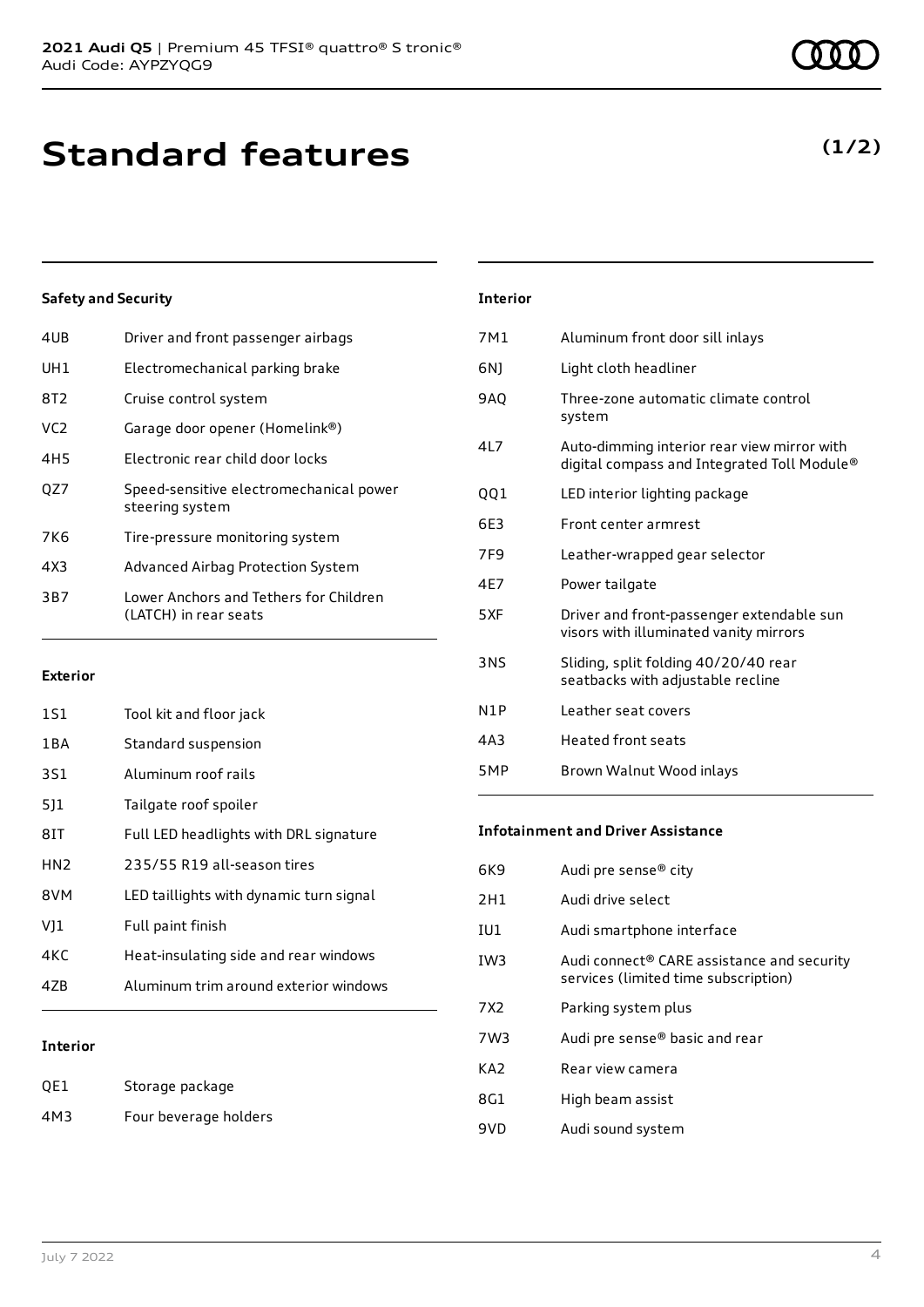**(2/2)**

### **Standard features**

### **Infotainment and Driver Assistance**

- 9S7 7.0" color driver information system
- 7Y1 Audi side assist
- 6I3 Audi active lane assist
- 9ZX Preparation for mobile phone (Bluetooth®) with streaming audio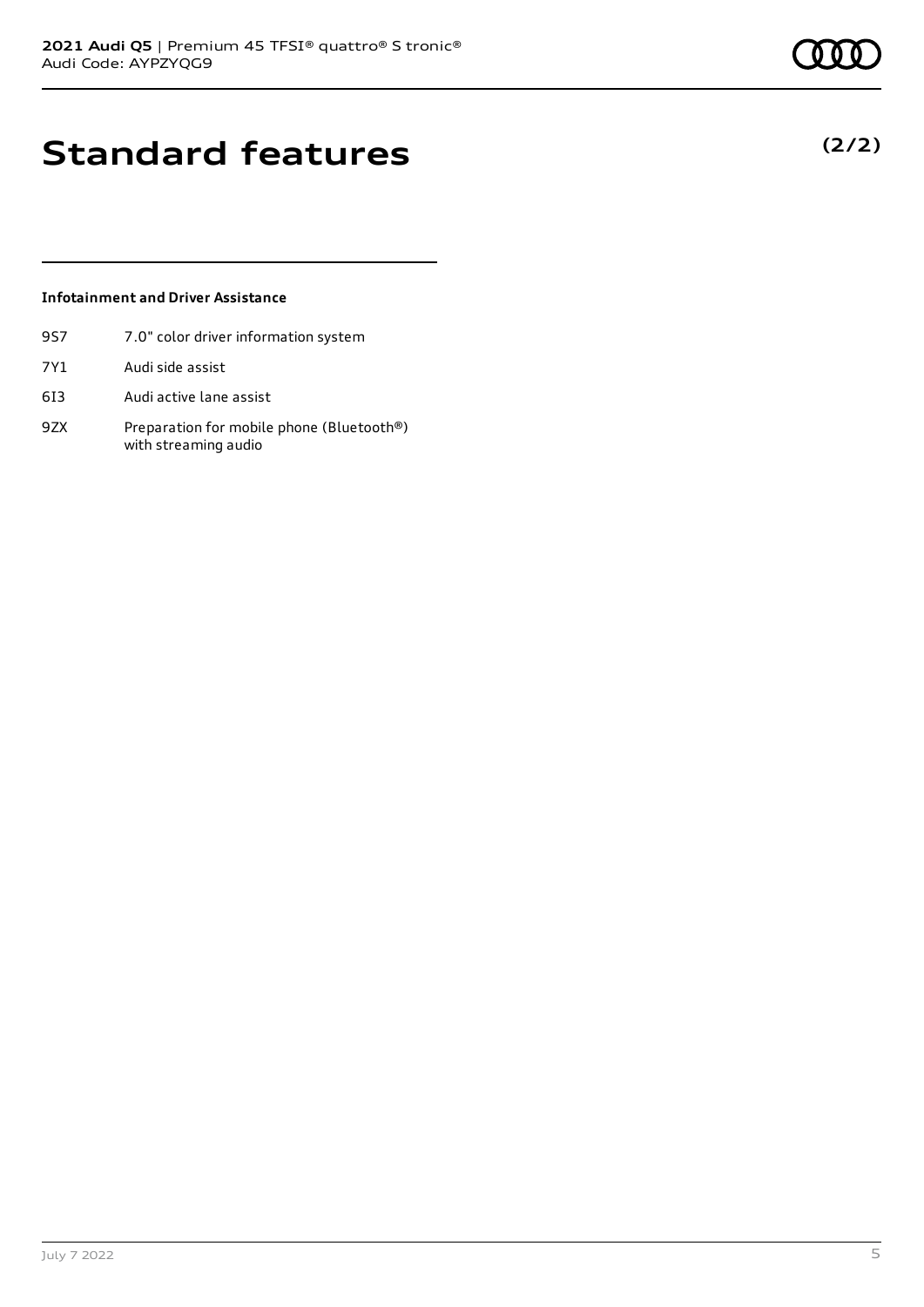### **Dealer remarks**

PREVIOUS DAILY RENTAL, Audi Advanced Key, Auto-Dimming Power Folding Exterior Mirrors, Convenience Package, Driver Seat Memory, Heated front seats, Heated Steering Wheel, Panoramic Sunroof, Power Liftgate, SiriusXM All Access Service, Trailer Hitch, Wheels: 19" 5-Double-Arm Design Bi-Color Finish. Clean CARFAX. Odometer is 2665 miles below market average! 23/28 City/Highway MPG

Niello Audi Is known for it's quality Pre-owned vehicles and for more quality vehicles go to www.audi.niello.com or dial (888) 451-4324 to find the vehicle of your dreams.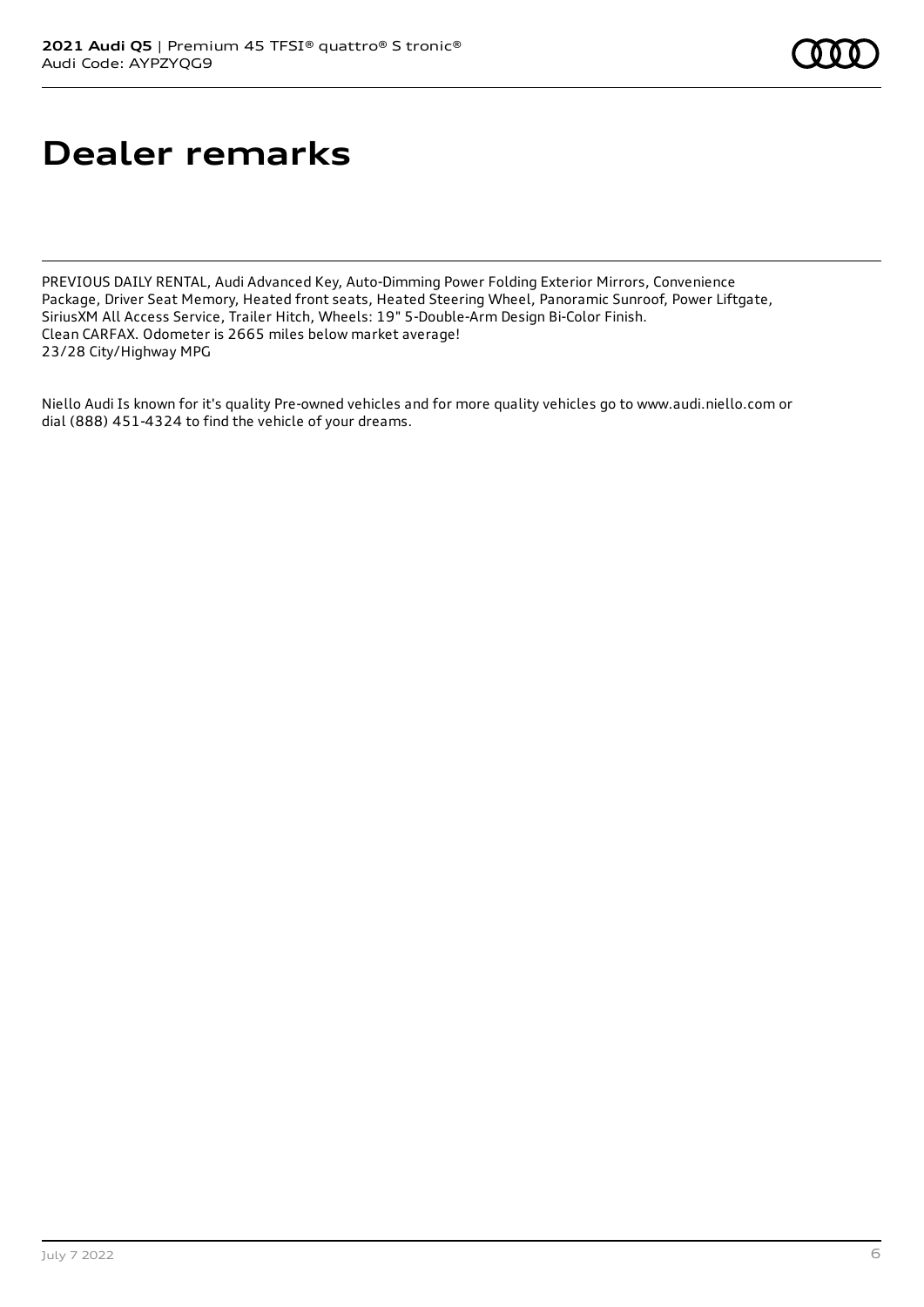## **Technical Specifications**

**(1/2)**

| Engineering   Performance                                    |                                                                                        | <b>Steering</b>                            |                                                                   |
|--------------------------------------------------------------|----------------------------------------------------------------------------------------|--------------------------------------------|-------------------------------------------------------------------|
| Engine type<br>Power Level                                   | 2.0-liter four-cylinder<br>45                                                          | Steering type                              | Electromechanical progressive<br>steering system                  |
| Max. output                                                  | 261 HP                                                                                 | Turning diameter, curb- 38.7 ft<br>to-curb |                                                                   |
| Displacement<br>Towing capacity                              | 2.01<br>4,400 lb                                                                       | Steering ratio                             | 15.9:1                                                            |
| Torque<br>Valvetrain                                         | 273 lb-ft@rpm<br>16-valve DOHC with Audi valvelift<br>system and variable valve timing | Suspension<br>Front axle                   | Five-link suspension - Audi comfort                               |
| Acceleration (0 - 60<br>mph)<br>Engine block                 | 5.7 seconds<br>Cast-iron                                                               | Rear axle                                  | suspension<br>Five-link suspension - Audi comfort<br>suspension   |
| Induction/fuel injection Turbocharged/TFSI®<br>Cylinder head | Aluminum-alloy                                                                         | <b>Brakes</b>                              |                                                                   |
| stroke<br>Top track speed <sup>1</sup>                       | Displacement/Bore and 1,984/82.5 x 92.8 cc/mm<br>130 mph                               | Front brakes<br>Rear brakes                | 13.3 (ventilated disc) in<br>13.0 (ventilated disc) in            |
| <b>Electrical system</b><br>Hybrid engine                    | 12-volt Mild Hybrid Electric Vehicle                                                   | <b>Body</b><br>Material                    | Lightweight technology-multi-<br>material construction (steel and |
| Transmission   Drivetrain                                    | (MHEV) technology                                                                      | <b>Warranty   Maintenance</b>              | aluminum)                                                         |

| Drivetrain type | quattro <sup>®</sup> all-wheel drive with ultra <sup>®</sup><br>technology |
|-----------------|----------------------------------------------------------------------------|
| Transmission    | Seven-speed S tronic <sup>®</sup> dual-clutch<br>automatic transmission    |

| Warranty | 4-year/50,000-mile Audi New |
|----------|-----------------------------|
|          | Vehicle Limited Warranty    |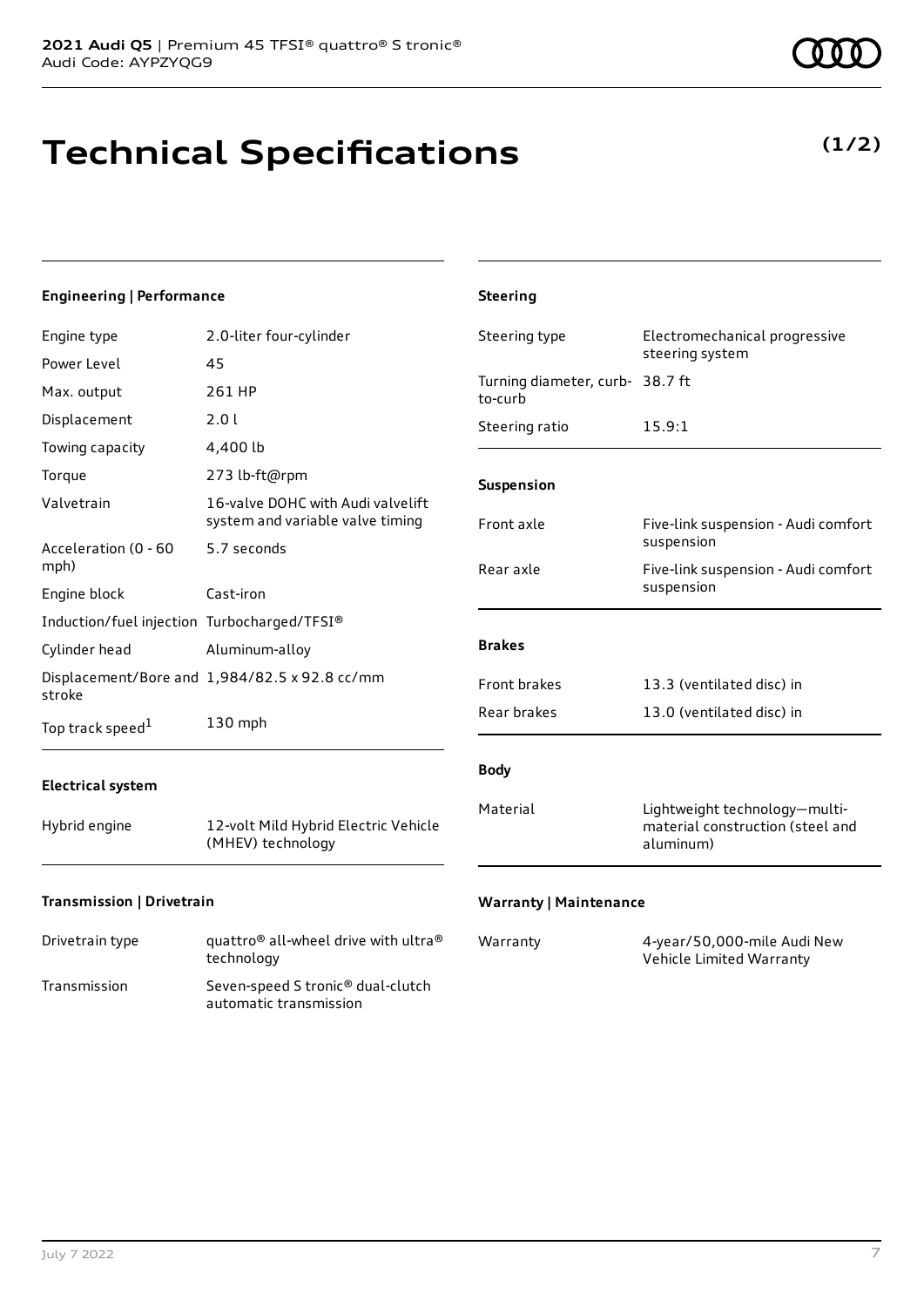### **Technical Specifications**

### **Exterior Measurements**

| Height                           | 65.5 in  |
|----------------------------------|----------|
| Overall width without<br>mirrors | 74.5 in  |
| Length                           | 184.3 in |
| Wheelbase                        | 111.0 in |
| Overall width with<br>mirrors    | 84.2 in  |
| Track rear                       | 63.3 in  |
| Track front                      | 63.6 in  |
| Curb weight                      | 4.079 lb |

#### **Interior measurements**

| Seating capacity                          | 5                                                  |
|-------------------------------------------|----------------------------------------------------|
| Shoulder room, rear                       | 56.5 in                                            |
| Head room with front<br>sunroof           | 38.1 in                                            |
| Leg room, rear                            | 38.0 in                                            |
| Shoulder room, front                      | 57.7 in                                            |
| Head room with rear<br>sunroof            | 37.7 in                                            |
| Head room, rear                           | 39.3 in                                            |
| Leg room, front                           | 40.9 in                                            |
| Head room, front                          | 39.6 in                                            |
| Cargo volume, rear<br>seatbacks up/folded | 25.8/54.0 (25.6/53.5 with<br>sunroof) cu ft, cu ft |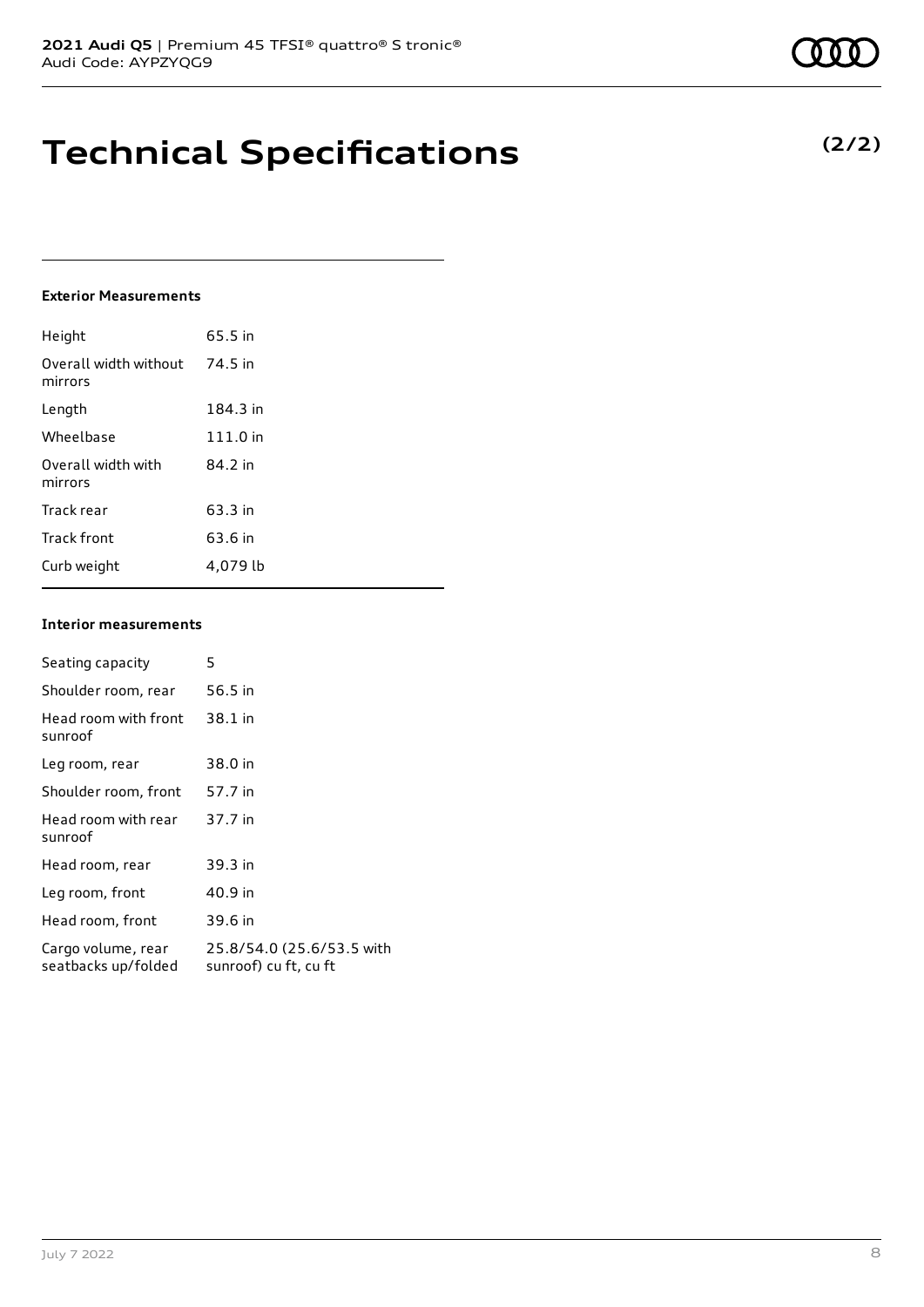### **Consumption- and emission**

### **Consumption by NEDC**

| urban       | $23$ mpg |
|-------------|----------|
| extra-urban | 28 mpg   |
| combined    | $25$ mpg |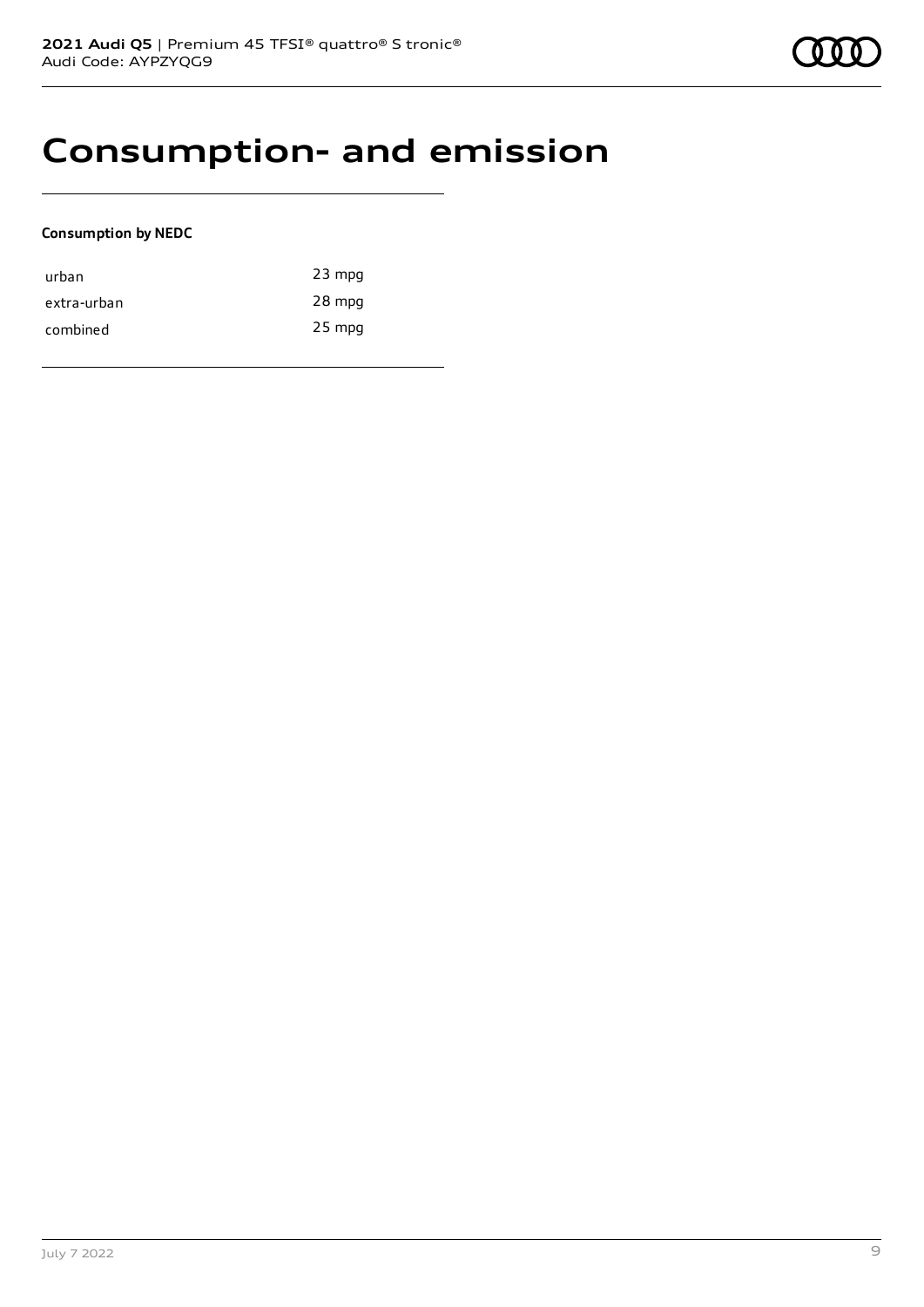

### **Contact**

Dealer **Niello Audi**

2350 Auburn Blvd 95821 Sacramento **CA** 

Phone: +19164802800 FAX: 9164831801

www: [https://www.audisacramento.com](https://www.audisacramento.com/)